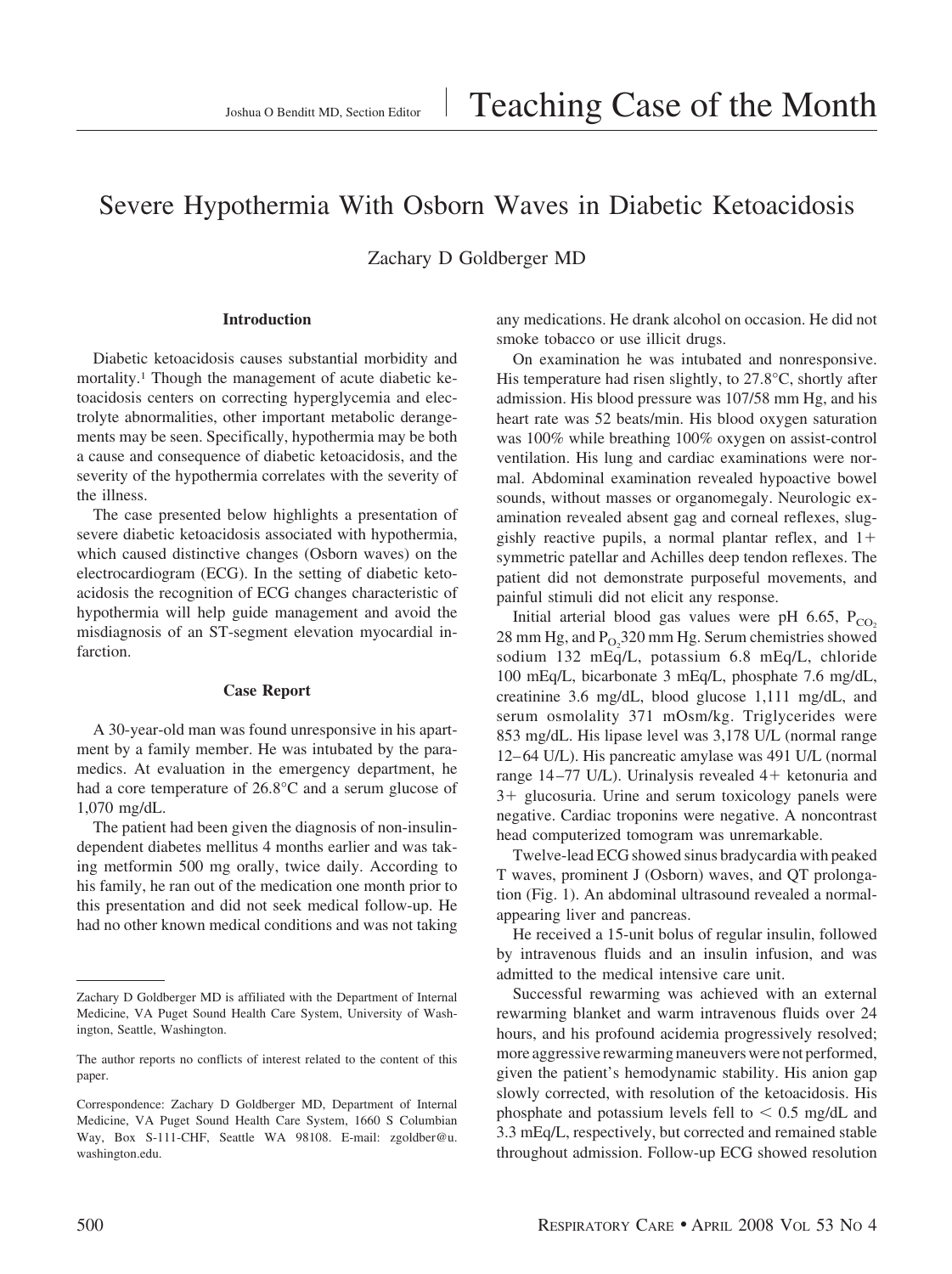

Fig. 1. This 12-lead electrocardiogram shows classic signs of systemic hypothermia. Sinus bradycardia (52 beats/min) and QT prolongation (540 ms) are present, with J point elevations (Osborn waves) at the R-ST junctions (arrows). Hyperkalemia (serum potassium 6.8 mEq/L) may account for the prominent T waves superimposed on the hypothermia pattern. These findings normalized on follow-up electrocardiogram after successful therapy.

of the Osborn waves and the T wave amplitude. After 4 days his serum lipase decreased to 115 U/L, and his triglycerides decreased to 34 mg/dL. However, he became anuric shortly after admission, and his creatinine rose to a peak of 6.1 mg/dL. His neurologic status improved and he was extubated one week after admission.

The patient was discharged from the hospital after an 8-day admission during which he required 5 units of neutral protamine Hagedorn insulin twice a day, with prandial short-acting insulin. He denied any symptoms suggestive of acute pancreatitis. His urine output improved, reflecting the resolution of acute tubular necrosis, and his creatinine was 2.3 mg/dL at the time of discharge. Follow-up chemistries 2 weeks after discharge were normal, and a fasting lipid profile 6 weeks after discharge was normal.

## **Discussion**

The patient had severe accidental hypothermia on presentation. The most common cause of hypothermia is cold weather exposure. Nonenvironmental causes include cerebrovascular accident, medications, infection, and endocrine abnormalities (eg, hypothyroidism, hypopituitarism, hypoglycemia, diabetic ketoacidosis).2 Hypothermia may be both a contributor to and a result of severe diabetic ketoacidosis.3

The hypothermia seen with diabetic ketoacidosis is probably related to the inability of glucose to endocytose, due to the insulin deficit, which leads to a lack of substrate for cellular heat production.2,4 One report cited diabetic ketoacidosis as the cause of 12% of cases of hypothermia over a 7-year period.5

Prompt recognition of severe hypothermia is critical in the early management of diabetic ketoacidosis because hypothermia portends a poor prognosis: mortality among such patients is 30–60%.<sup>5,6</sup> Furthermore, hypothermia potentiates insulin resistance and renders exogenously administered insulin much less effective, which further complicates management.2

Notably, the patient presented here had negative cardiac troponins throughout his admission. In addition, despite the presence of hyperlipasemia and hyperamylasemia, acute pancreatitis was probably not the cause of diabetic ketoacidosis in this young, previously healthy individual. Elevation of these enzymes can occur in critical illness in the absence of pancreatitis.7,8

In cases of marked hypothermia, an elevated J point on the ECG (Osborn wave) may be present, usually best seen on the precordial leads.9,10 The pathophysiology of Osborn waves is not entirely understood but appears to be related to altered transmural action potential properties.<sup>11</sup> Hypothermic patients with this pattern are at increased risk of ventricular fibrillation during rewarming.12 Recognizing this ECG pseudo-infarct pattern will avoid unwarranted treatment of suspected acute coronary syndrome.

## **REFERENCES**

- 1. Eledrisi MS, Alshanti MS, Shah MF, Brolosy B, Jaha N. Overview of the diagnosis and management of diabetic ketoacidosis. Am J Med Sci 2006;331(5):243-251.
- 2. Sheikh AM, Hurst JW. Osborn waves in the electrocardiogram, hypothermia not due to exposure, and death due to diabetic ketoacidosis. Clin Cardiol 2003;26(12):555–560.
- 3. Mallet ML. Pathophysiology of accidental hypothermia. QJM 2002; 95(12):775–785.